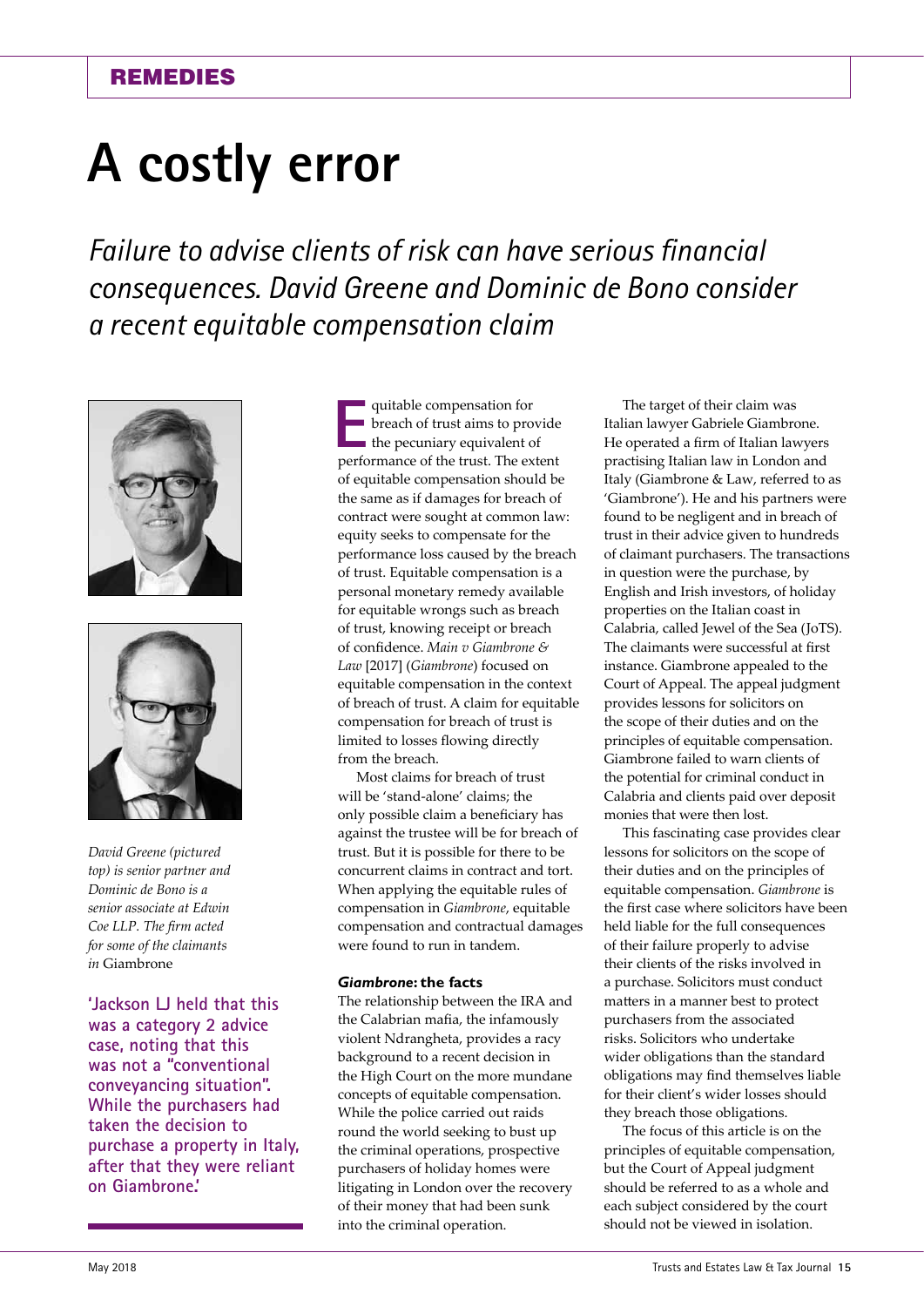The claimants paid substantial deposits to Giambrone: 50% of the individual purchase prices for the off-plan apartments. The firm then paid out those deposits, 62% as commission to the promoter (VFI) and 38% to the developers.

When problems arose with the planning permission, construction work stopped and the Italian

contract, particularly the apparent inability of the purchasers to terminate the contract for delay.

**•** Failing to undertake any checks additional to looking at the face of the planning permission. Failing to make any inquiry into the intrinsic validity and integrity of the planning permission.

*It was held that the majority of claimants should recover equitable compensation for breach of trust in the form of the full amount of their deposits.* 

Financial Police took possession of the development following allegations of a money-laundering operation because of its links to serious organised crime.

The claimants were left without their holiday homes and without their deposits. They had been promised guarantees issued by Italian financial institutions to protect the deposits that they paid if the developers entered a specific form of insolvency. The guarantees were not in the event issued by the right institutions and ended prematurely. The 185 claimants as part of a group action sued Giambrone, in relation to its conduct of 119 attempted purchases of properties in JoTS, for negligence and multiple breaches including breach of trust.

# **First-instance decision: March 2015**

Foskett J held that Giambrone had breached its duty of care to the JoTS purchasers. This breach occurred by failing to tell the purchasers that the guarantees were not compliant, failing to advise of the adequacy of the preliminary contracts and failing to carry out appropriate checks in relation to planning permissions or adequate due diligence.

The judge held that Giambrone was in breach of duty to the claimants in eight respects:

- **•** Failing to tell the claimants that the guarantees did not comply with Italian law.
- **•** Failing to advise on the inadequacy of the terms of the preliminary
- **•** Paying commission to VFI out of the deposits without telling the clients the amount payable to VFI. Giambrone should have told clients about the division at the outset and did not. It concealed the existence of the mandates and therefore the level of commission payable to VFI. Failing to disclose the commission payable to VFI was also a breach of the implied duty to seek informed consent to the withdrawal of client money under r22(1) of the Solicitors' Accounts Rules and payment out in those circumstances was a breach of trust.
- **•** Failure to carry out adequate due diligence.
- **•** Failing to advise the purchasers that the non-returnable deposit of 50% of the purchase price was unusually high and failing to explain the reasons for this.
- **•** Permitting the claimants to part with and paying out the deposits when guarantees extending to the completion date were not in place. The fact that the guarantees were issued by a lower grade of financial institutions should have been drawn to the attention of the purchasers and should have led to no deposits being paid out. Payments were accordingly made in breach of trust, breach of contract and breach of the duty of care in tort.
- **•** Failing to alert purchasers to the risks of criminal activity in the

construction industry in Calabria in appropriate terms, and to undertake enquiries into such activity.

Foskett J found that it was a breach of trust for Giambrone to pay out deposits to the promoters and the developers. This finding was not challenged at the appeal.

# **Application for summary judgment**

Following this decision, summary judgment was given to the claimants on quantified loss. It was held that the majority of claimants should recover equitable compensation for breach of trust in the form of the full amount of their deposits.

The effect of the summary judgment, which focused on breach of trust, is emphatically not to make the appellants 'underwriters for any loss which the claimants suffered in respect of their investments in the development' regardless of causation. Rather it is to hold the appellants liable to restore to the respondents the lost value of their deposits, which they should never have paid away.

# **Court of Appeal**

The central question arose as to how the court should assess equitable compensation for breach of trust. This appeal was argued on 27 and 28 June 2017.

The principal issues of appeal were:

- **•** whether the claimants were entitled to equitable compensation for their lost deposits; and
- **•** whether the losses suffered were within the scope of lawyers' duties when acting on a property transaction.

The appeal in relation to breach of trust turned on three key points:

- **•** the term of the trust upon which Giambrone held the deposits was essentially negative, *viz* not to pay out the deposits unless certain conditions were fulfilled;
- **•** Giambrone breached that term by paying out when the conditions had not been fulfilled; and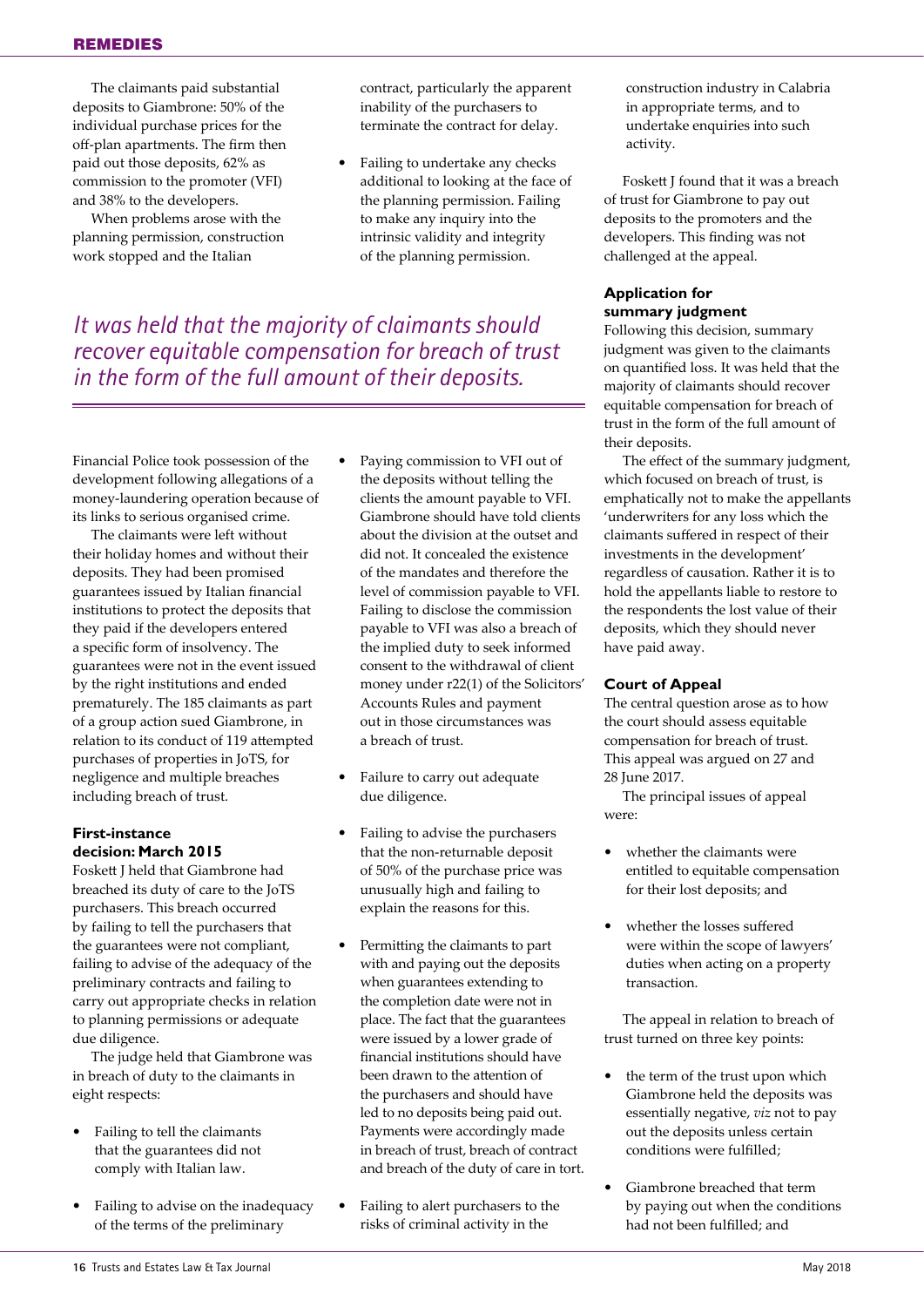**•** in circumstances where those conditions were never subsequently fulfilled in relation to any of the money held on trust, performance (and thus equitable compensation for failure of performance) could only proceed on the basis that the deposit monies should have been retained by Giambrone.

In terms of the trust that bound the firm, the deposits should not have been paid out unless and until a compliant guarantee was in place, and since that situation never arose the proper performance of the trust obligations would never have led to the monies being paid out. Accordingly, it was submitted that Giambrone was accountable for the monies paid out, because, the trust monies having been misapplied, the trustee (here the firm) must restore the trust fund to the position it would have been in if the firm had performed its obligation. The practical effect may be no different from simply saying that the beneficiary (here the relevant purchaser) should be compensated directly for the consequences of the breach of trust. The purchaser was entitled to be put in the position that they would have been in if the terms of the trust had been implemented.

As ever in negligence claims and the assessment of damages flowing from the wrong, a central issue to the appeal was the *SAAMCo* cap (*South Australia Asset Management Corp v York Montague Ltd* [1997]).

The *SAAMCo* cap has the effect of limiting the professional's liability to a sum equal to the difference between the negligent value and the true value of the property. In the case of a solicitor, the negligent value the property was attributed is on the basis of the information they provided in relation to it.

#### **Five grounds of appeal**

Permission to appeal was granted on five grounds, the judge observing that they raised serious issues which merited argument on a full appeal.

Those five grounds were the following:

**•** The judge erred in awarding equitable compensation, because even if Giambrone had obtained guarantees complying with Decree 122 of Italian legislation

(which protects purchasers of properties not yet built), the claimants would have recovered nothing under those guarantees in the circumstances which arose.

**•** The judge erred in finding that Giambrone's payment of commission to VFI, without

information on which someone else will decide upon a course of action; and

**(2)** where a person is under a duty to advise someone as to what course of action they should take which includes an obligation to take reasonable care to consider all

*The* SAAMCo *cap has the effect of limiting the professional's liability to a sum equal to the difference between the negligent value and the true value of the property.*

informing the claimants of the level of commission, was a breach of trust.

- **•** The principles formulated in *SAAMCo* prevented the claimants from recovering part or all of their deposits either as damages for breach of contract/negligence or as equitable compensation for breach of trust.
- **•** Giambrone checked that apparently valid planning permissions were in place for JoTS. It was not under a duty to do more.
- **•** Giambrone was under no duty to warn the claimants that in Calabria there was a risk of criminal activity in the construction industry.

Jackson LJ held that the present case was not a conventional conveyancing situation. The claimants had no knowledge of Italian law and conveyancing procedures. Their lawyers did and controlled the information and decided how and when to release it to the claimants. They guided the whole decisionmaking process: what protection was needed, what monies they should pay out and when. In particular, they had advised the claimants that they would be adequately protected by the non-compliant guarantees.

Lord Hoffman in *SAAMCo* had broken down the work that a professional might provide into two categories of duty:

**(1)** where a person is under a duty to take reasonable care to provide

the potential consequences of the course of action.

In cases falling within category 1, if the person is in breach of that duty, Lord Hoffmann concluded that the defendant is generally only responsible for the consequences of the information being wrong. It would be unfair to impose liability for losses which would have occurred even if the information they had provided had been correct.

In cases falling within category 2, if the person is in breach of that duty, Lord Hoffmann said that the defendant is generally responsible for all the foreseeable loss which is a consequence of that course of action having been taken.

The Court of Appeal found that Giambrone's duty fell into category 2: to receive the deposits and hold that money as custodian until the developers provided compliant guarantees, and also to receive the guarantees and check whether they were compliant with Decree 122. Only if compliant guarantees were received was Giambrone entitled to release the deposits. As compliant guarantees were never obtained, the deposits should not have been paid out and Giambrone was in breach of its retainer in doing so. The court emphasised that trust was an essential part of the machinery for the performance of that contract.

Jackson LJ held that the contractual measure of damages should be the amount of the deposits, because those monies were now lost. In this case, equitable compensation and contractual damages ran in tandem.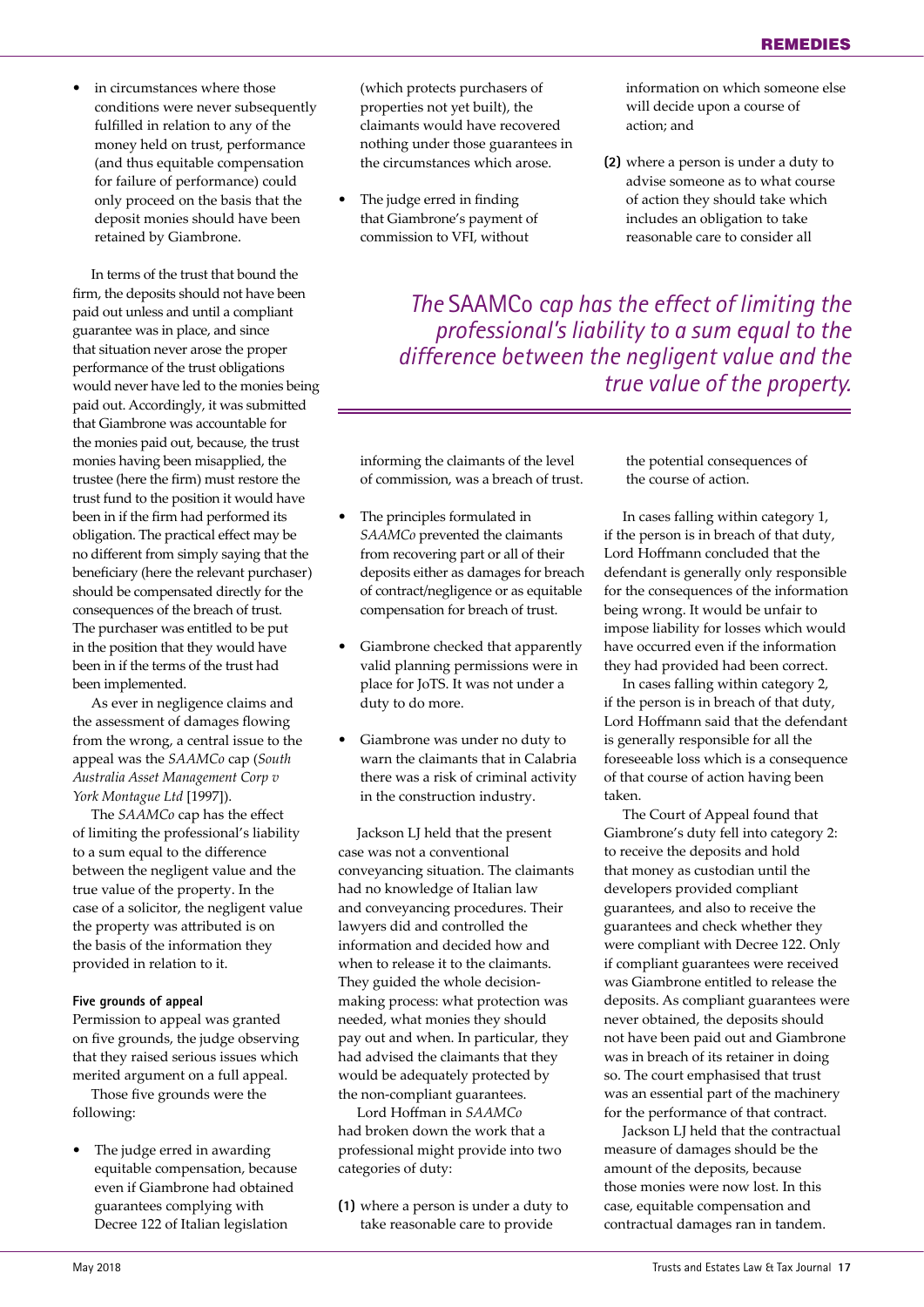**Court of Appeal: key case law** Three authorities proved to be central to the submissions on equitable compensation:

- **•** *Canson Enterprises Ltd v Boughton & Co* [1991];
- **•** *Target Holdings Ltd v Redferns*  [1995]; and

*Canson* as correctly stating the relevant principles. He held that equitable compensation makes good the loss suffered by the beneficiaries 'which, using hindsight and common sense, can be seen to have been caused by the breach'.

In *AIB* the Supreme Court held that principles of equitable compensation required the trustee to restore the trust

*In* AIB *the Supreme Court held that principles of equitable compensation required the trustee to restore the trust fund, if still in existence, to the position in which it would have been but for the trustee's breach.* 

**•** *AIB Group (UK) plc v Mark Redler & Co Solicitors* [2015].

In *Target* we are usefully provided with a summary of equitable compensation in which to frame the Court of Appeal judgment in *Giambrone*:

The basic right of a beneficiary is to have the trust duly administered in accordance with the provisions of the trust instrument, if any, and the general law. Thus, in relation to a traditional trust where the fund is held in trust for a number of beneficiaries having different, usually successive, equitable interests, (e.g. A for life with remainder to B), the right of each beneficiary is to have the whole fund vested in the trustees so as to be available to satisfy his equitable interest when, and if, it falls into possession. Accordingly, in the case of a breach of such a trust involving the wrongful paying away of trust assets, the liability of the trustee is to restore to the trust fund, often called 'the trust estate', what ought to have been there.

In *Target*, Lord Browne-Wilkinson cited the judgment of McLachlin J in

fund, if still in existence, to the position in which it would have been but for the trustee's breach and, if the trust was no longer subsisting, to pay compensation to the beneficiary on the same basis.

The essential difference between this case and *Target* or *AIB* is the solicitors' role in relation to the security. It was not the function of Giambrone to liaise with the providers of the guarantees. Giambrone had no input into the drafting of the guarantees or any of the other formalities under Italian law. Giambrone's role was to receive whatever guarantees the developers provided and to check whether or not they complied with Italian law. If (and only if) the guarantees did comply, then the firm was under a duty and entitled to release the deposits. In the language of Lord Toulson in *AIB*, that was 'the content' of the 'relevant obligation'.

The position was distinguished from that in *Target* and *AIB*. In *Target* the solicitors were under a duty to take active steps to secure a charge over the property, before releasing the monies. In *AIB* the solicitors were under a duty to take active steps to secure the removal of prior charges before releasing

# Recommended further reading

- 'Unique Rules for the Unique Institution, the Trust' in Degeling & Edelman (eds), Equity in Commercial Law (2005).
- Jackson and Powell 8th edition first supplement: see 11-241.

the money. In *Giambrone*, the firm's obligation was to act as custodian of the deposit monies for an indefinite period. Compliant guarantees never appeared. Absent them Giambrone should have remained as custodian of the deposit monies until the preliminary contracts were rescinded, and then paid those monies back to its clients.

It was held that if the solicitors had complied with their duty not to release the deposits unless compliant guarantees had been provided the claimants would not have suffered their losses. The deposits would have remained in the solicitors' client account. Accordingly, the case turned on the characterisation of the solicitors' obligations.

The appeal judgment is notable as it applies the Supreme Court decision in *BPE Solicitors v Hughes-Holland* [2017], which considered the scope of duty of a firm of solicitors and the relevant test as to whether their duty comprised information or advice.

#### **BPE**

Lord Sumption gave judgment in *BPE*. He recognised that the case concerned 'one of the main dilemmas of the law of damages'. He emphasised that a defendant whose obligation was to provide information, even critical information, which would be relied upon by a claimant in deciding how or whether to proceed, was only liable for the consequences of that information being wrong.

Lord Sumption rebutted well-known criticisms of *SAAMCo*, restating the difference between an information duty and an advisory duty. He decided that *BPE* was an 'information' case. Undoubtedly BPE had breached its duty. Lord Sumption asked what if any loss was attributable to that breach. The answer was that even if the information given by BPE had been right, the client would still have lost money, because the development would have failed in any event. As a result the loss was not within the scope of BPE's duty. It arose from commercial misjudgements, which were no concern of theirs.

In a review of the principle in *SAAMCo* Lord Sumption stated that this principle is a means of restricting a defendant's liability for loss, which is not based on causation. Rather it, and other principles which limit a defendant's liability, are based on a 'developed judicial instinct about the